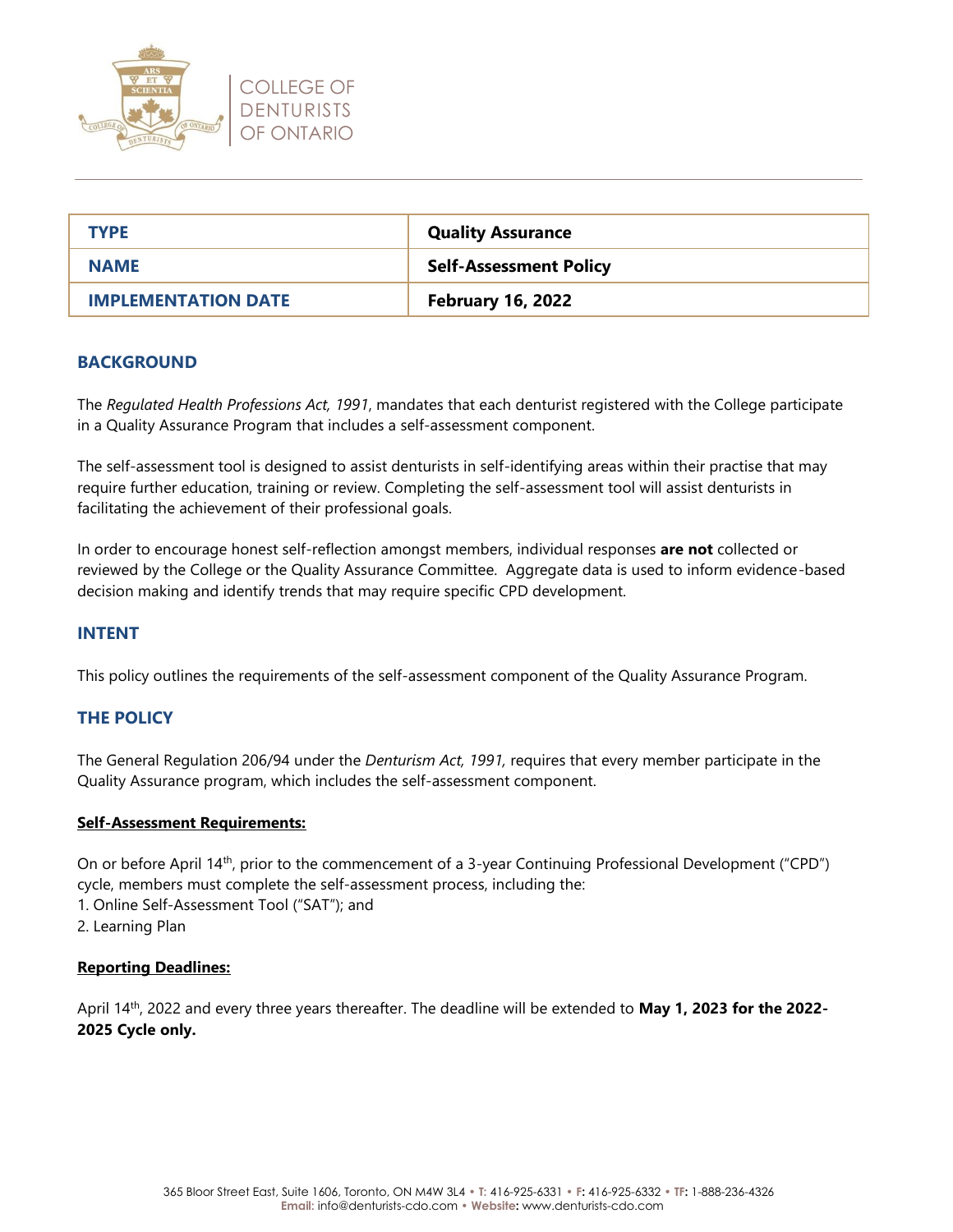## **Incomplete**

Members who have not completed the self-assessment and learning plan by April 1<sup>st</sup> will receive a reminder email reiterating the deadline and advising that the \$50 administrative fee for notices will be applied for failure to submit by the deadline.

### **Non-Compliance**

Members who do not complete the self-assessment and learning plan by the deadline will receive a formal letter from the Quality Assurance Committee indicating that they have 30 days to request an extension or complete the outstanding requirements. The \$50 administrative fee for notices will be charged for this letter. Members who do not comply with this request will be ordered to participate in a CPD/SA Audit.

Members who are ordered to participate in a CPD/SA Audit will be required to submit their proof of CPD and learning plan, within 30 days, to the College. A Peer Assessor will be appointed to review the Member's CPD/SA submission. Members who do not comply with the CPD/SA Audit will be ordered to participate in a Peer & Practice assessment at their cost (\$750 + HST). The \$100 administrative fee for notices will be charged for this letter.

Members who are ordered to participate in a Peer & Practice assessment will have 30 days to provide their response. Failure to comply with this order will result in the referral of the Member to the Inquiries, Complaints and Reports Committee for allegations of Professional Misconduct – failure to comply with the Quality Assurance Program.

### **Identification of Learning Goals/Development of Learning Plan**

Upon completion of the self-assessment tool, the member will be presented with an opportunity to develop a learning plan that identifies at least 3 learning goals based on the personalized report that becomes available upon submission. Goals must:

- Be specific, attainable and clear;
- Relate to development of competency in the practise of the profession as determined during the selfassessment; and
- Lead to improvements in professional practice.

Members who are not sure how to develop their learning plan are encouraged to contact the College for assistance.

#### **New Member Requirements**

Newly registered members are required to complete the SAT and begin a learning plan within 90 days of their registration date.

The # of goals required in the learning plan will be pro-rated depending on the year in the cycle in which the Member was registered:

- $\bullet$  1<sup>st</sup> year 3 goals
- $2<sup>nd</sup>$  year 2 goals
- $\bullet$  3<sup>rd</sup> year 1 goal

New Members that cannot participate must contact the College to request an extension.